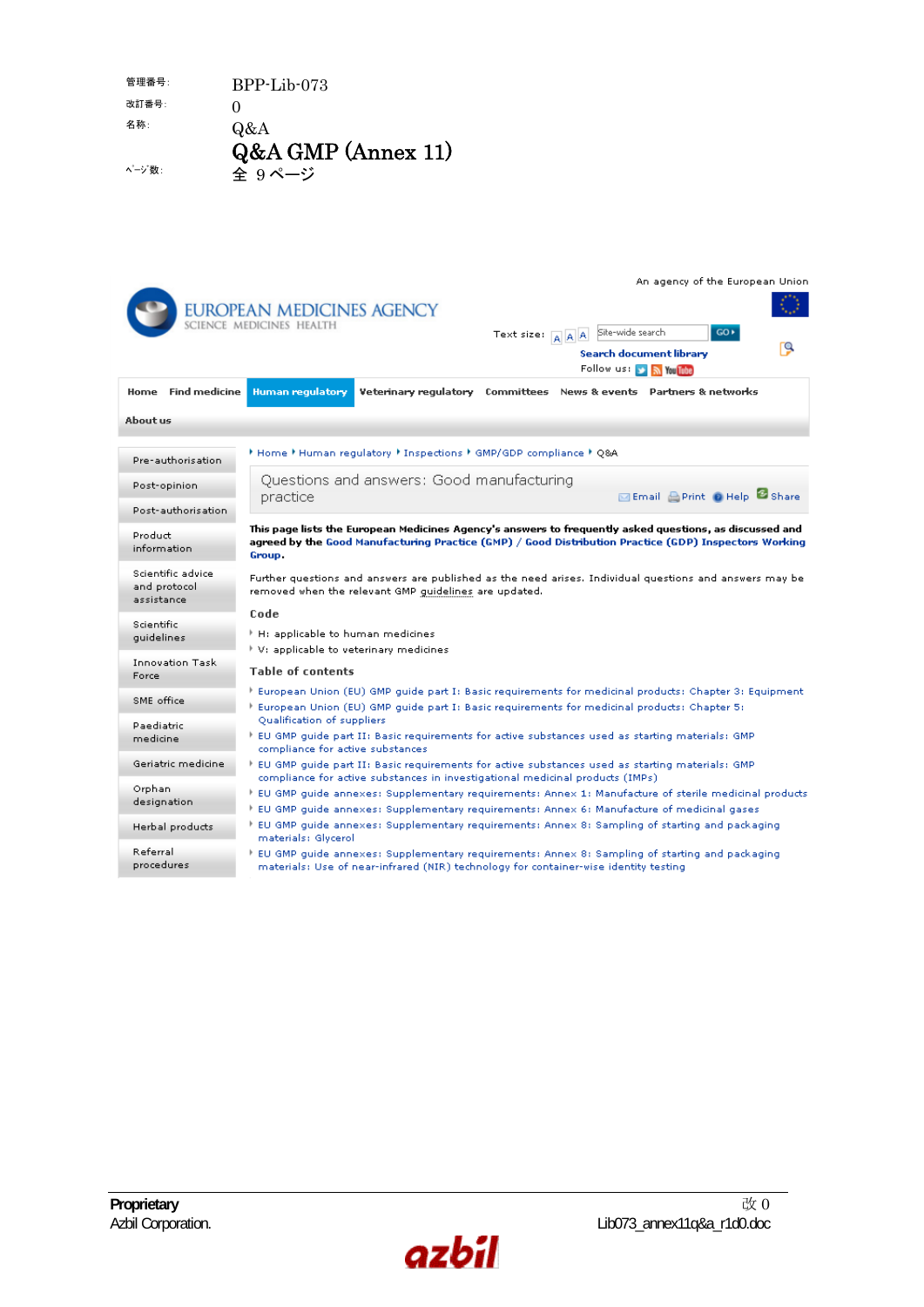$f$ 管理番号:  $BPP-Lib-073$ 改訂番号:  $0$ 名称: Q&A Q&A GMP (Annex 11) ページ数: 全 9 ページ

## 【注記】

本書は、European Medicines Agency が公開している 2015 年 10 月 22 日時点の質問 集(英語)をアズビル株式会社にて和文翻訳したものです。

翻訳文はできるだけ英語原文に忠実になるよう努めましたが、あくまでも英語原文を正 とするものです。本書は当局の考え方の理解を補助する目的で作成したものであり、アズ ビル株式会社は、翻訳文に誤りがないことについて保証いたしません。

原文の内容をご自身で必ず確認してください。アズビル株式会社は、本書を利用したこ とに起因して、お客様に何らかの損害が生じたとしても、これについては一切の責任を負 いません。

本書に記載の翻訳文については、事前にアズビル株式会社の書面による許可がある場合 を除き、複製、コピーその他いかなる方法による複写、および引用、転載も禁止とさせて いただきます。

本書に含まれる内容は、予告なしに変更されることがあります。

【本書の表記について】 文脈に応じ説明を補足した場合、〔 〕内にそれを記述しています。

1 段落中に 2 箇所以上の訳注挿入があった場合、〔訳注 <sup>1</sup>〕のように段落内のみの通し番号 を付け、段落末尾に【訳注 <sup>1</sup>:】と番号を対応させて記述しています。

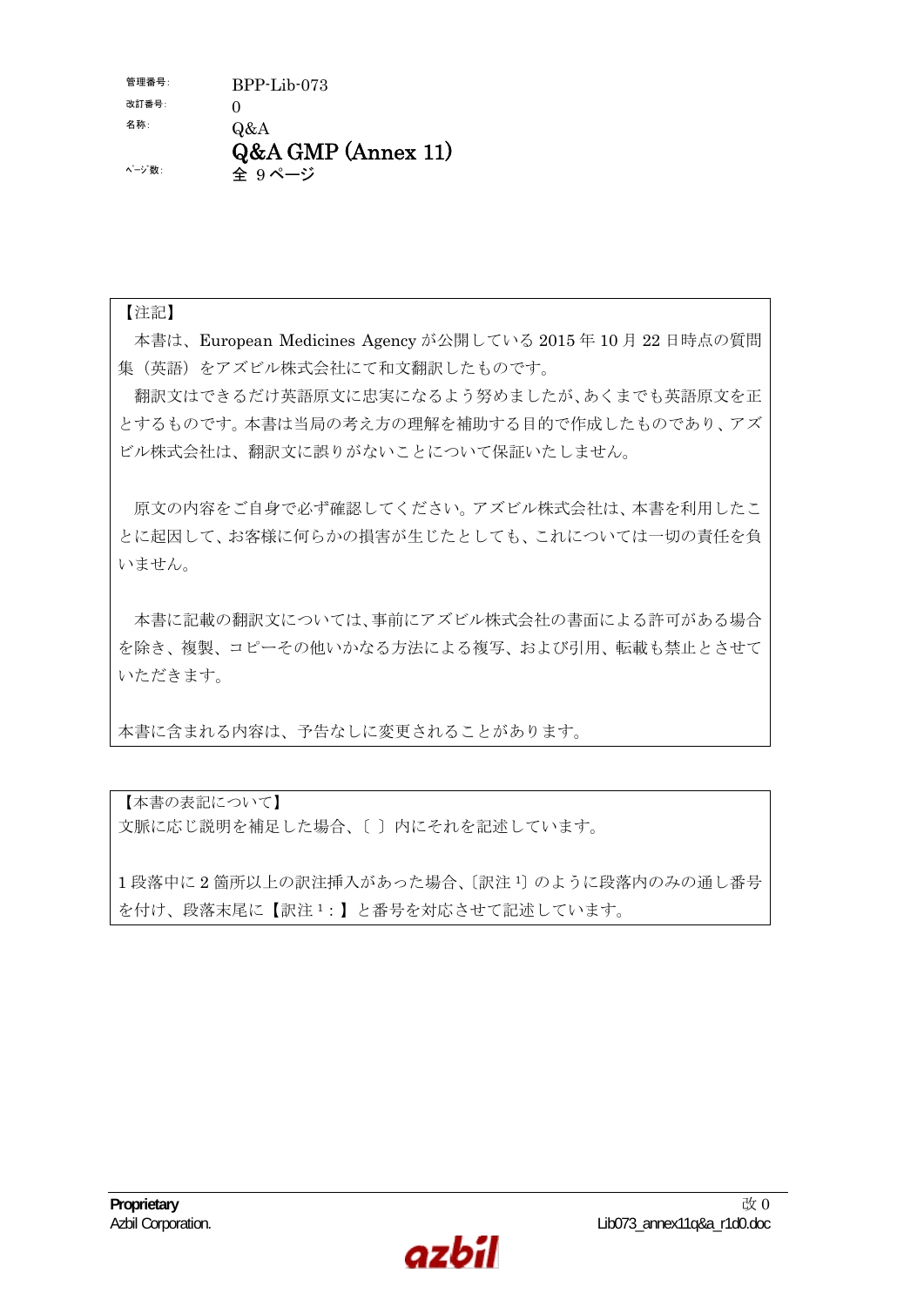一目次一

| EU GMP guide annexes: Supplementary requirements: Annex 11: Computerised systems 1 |  |
|------------------------------------------------------------------------------------|--|
|                                                                                    |  |
|                                                                                    |  |
|                                                                                    |  |
|                                                                                    |  |
|                                                                                    |  |
|                                                                                    |  |
|                                                                                    |  |
|                                                                                    |  |
|                                                                                    |  |

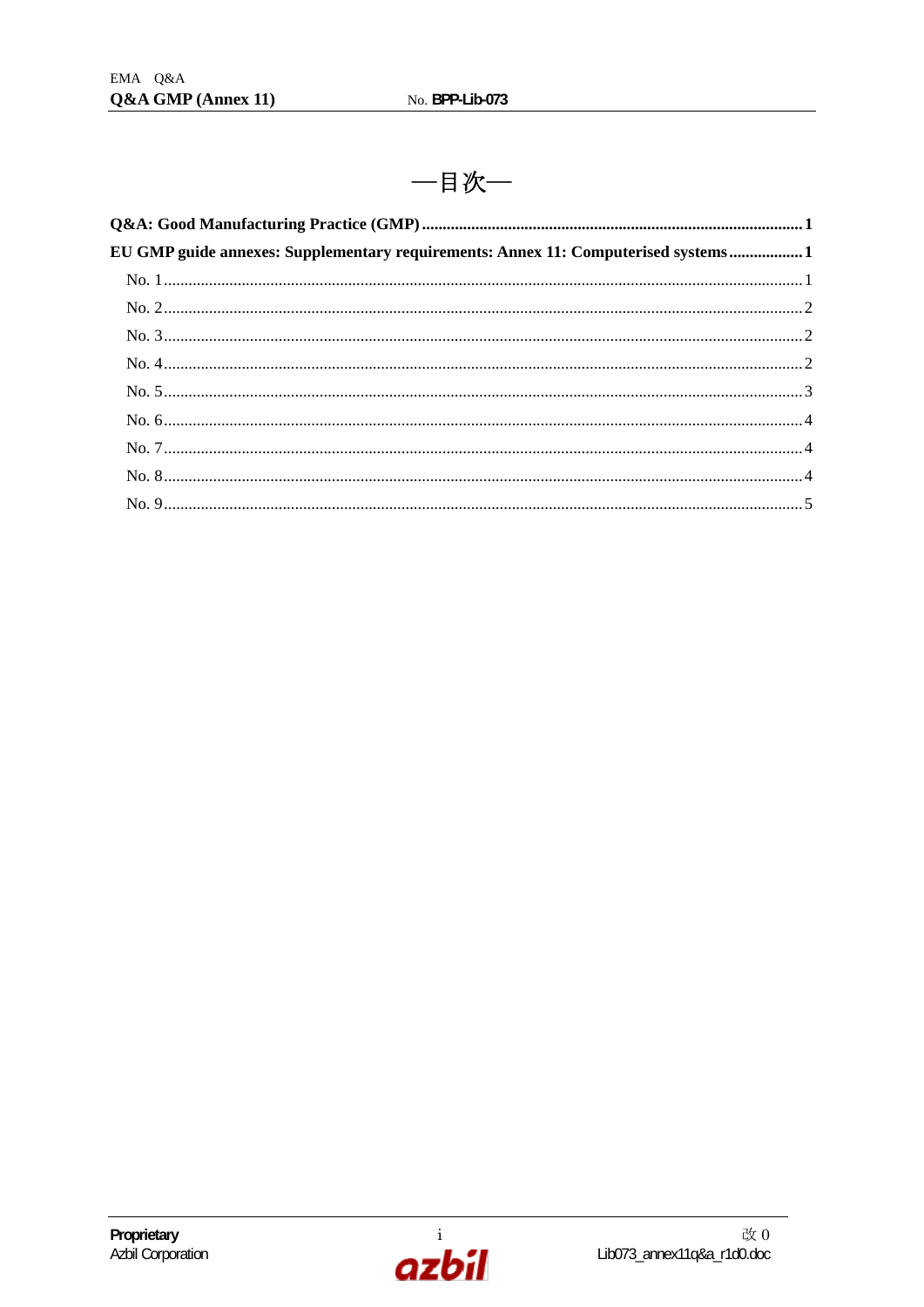EU GMP guide annexes: Supplementary requirements: Annex 11:Computerised systems

| <b>Q&amp;A: Good Manufacturing Practice (GMP)</b> |  |
|---------------------------------------------------|--|
|                                                   |  |

| This page lists the European Medicines Agency's     | このページは European Medicines Agency がよく             |
|-----------------------------------------------------|--------------------------------------------------|
| answers to frequently asked questions, as discussed | 受ける質問に対する回答であり、Good                              |
| and agreed by the Good Manufacturing Practice       | Manufacturing Practice (GMP) / Good Distribution |
| (GMP) / Good Distribution Practice (GDP)            | Practice (GDP) Inspectors Working Group で議論      |
| Inspectors Working Group.                           | し、合意されたものである。                                    |
| Further questions and answers are published as the  | 必要に応じ、さらなる Q&A が発行される。GMP                        |
| need arises. Individual questions and answers may   | ガイドラインが改訂された際に関連する Q&A                           |
| be removed when the relevant GMP guidelines are     | は削除されるかもしれない。                                    |
| updated.                                            |                                                  |
| Code                                                | 記号について                                           |
| H: applicable to human medicines                    | H:ヒト医薬品に適用される                                    |
| V: applicable to veterinary medicines               | V:動物薬に適用される                                      |

## **EU GMP guide annexes: Supplementary requirements: Annex 11: Computerised systems No. 1**

| Appropriate controls for electronic documents such<br>as templates should be implemented. Are there any<br>specific requirements for templates of spreadsheets?<br>H+V February 2011                                                                                                                      | 電子文書についてテンプレートを利用するなど<br>の適切な管理を実装すべきですが、スプレッド<br>シートのテンプレートについて特別な要求事項<br>はあるのでしょうか。<br>H+V February 2011                                                                                                                                           |
|-----------------------------------------------------------------------------------------------------------------------------------------------------------------------------------------------------------------------------------------------------------------------------------------------------------|------------------------------------------------------------------------------------------------------------------------------------------------------------------------------------------------------------------------------------------------------|
| Templates of spreadsheets help to avoid erroneous<br>calculations from data remaining from previous<br>calculations. They should be suitably checked for<br>accuracy and reliability (annex 11 p7.1). They<br>should be stored in a manner which ensures<br>appropriate version control (chapter 4 p4.1). | スプレッドシートのテンプレートを使うこと<br>で、{別のスプレッドシートを利用して}前の演<br>算が残ったまま誤った演算をしてしまうといっ<br>た問題を回避できます。テンプレートは、正確<br>で、信頼できるということを適切にチェックす<br>べき(annex 11 p.7.1)です。テンプレートは適切な<br>バージョン管理を行うように格納すべき<br>(chapter 4 p4.1) $\check{\mathcal{C}}$ $\check{\mathcal{T}}_0$ |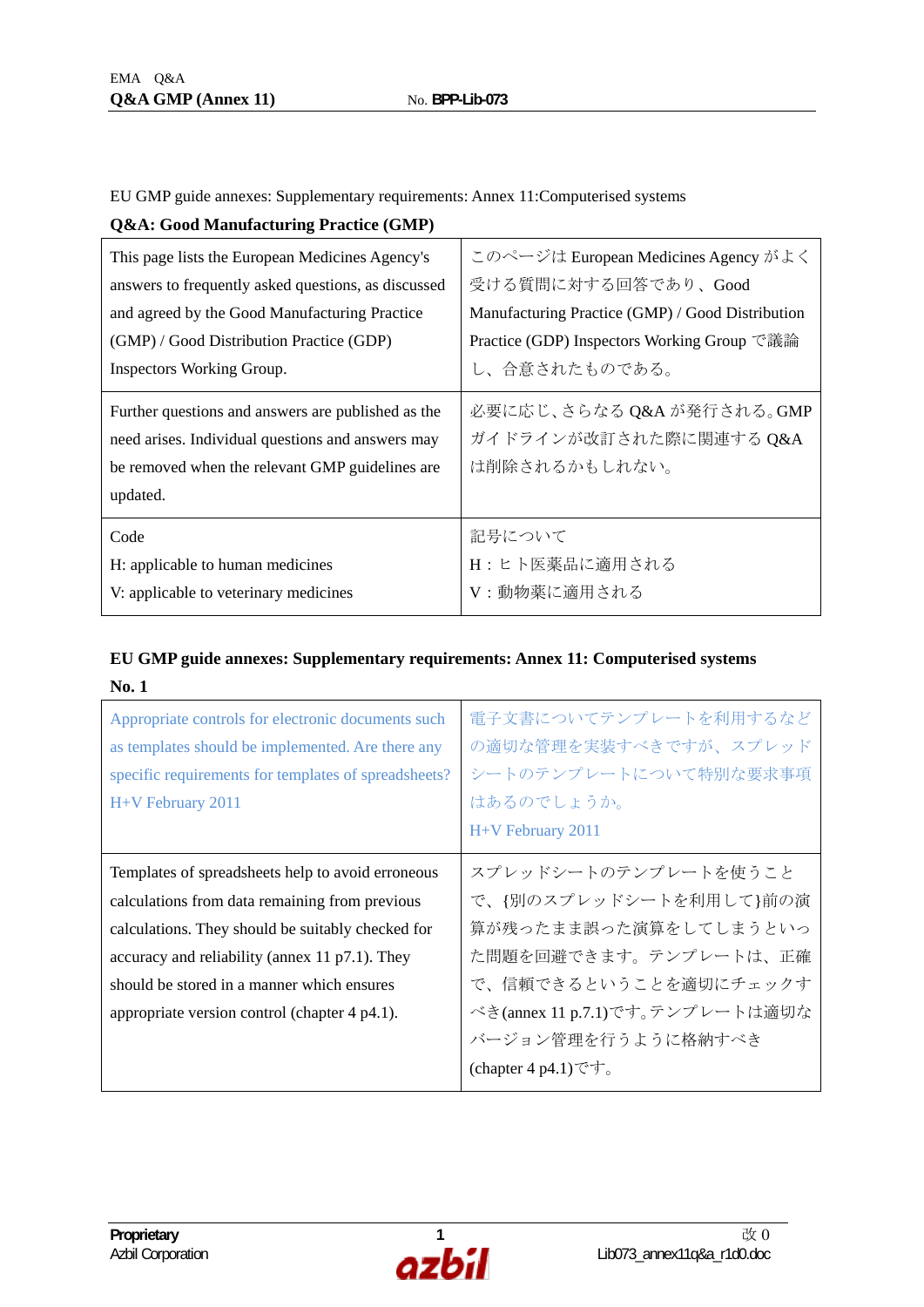| What type of accuracy checks (annex $11 p 6$ ) are<br>expected for the use of spreadsheets?<br>H+V February 2011                                                                                                                                                                                                                                                                                                                                       | スプレッドシートを用いる場合、どのような正<br>確性チェックを行うべきでしょうか?<br>H+V February 2011                                                                                                                                 |
|--------------------------------------------------------------------------------------------------------------------------------------------------------------------------------------------------------------------------------------------------------------------------------------------------------------------------------------------------------------------------------------------------------------------------------------------------------|-------------------------------------------------------------------------------------------------------------------------------------------------------------------------------------------------|
| Data integrity should be ensured by suitably<br>implemented and risk-assessed controls. The<br>calculations and the files should be secured in such<br>a way that formulations are not accidentally<br>overwritten. Accidental input of an inappropriate<br>data type should be prevented or result in an error<br>message (e.g. text in a numeric field or a decimal<br>format into an integer field). So-called 'boundary<br>checks' are encouraged. | データの完全性は適切に実装され、リスク評価<br>された管理によって担保されます。数式が誤っ<br>て上書きされないように、演算やファイルを保<br>護すべきです。データタイプに対する不適切な<br>データの誤入力は、それが起きないようにする<br>か、エラーメッセージ(例:数値フィールドへ<br>のテキスト入力、整数フィールドへの小数点入<br>力)を表示するようにすべきです。 |
| No. 3                                                                                                                                                                                                                                                                                                                                                                                                                                                  |                                                                                                                                                                                                 |
| Are there any specific considerations for the<br>validation of spreadsheets?<br>H+V February 2011                                                                                                                                                                                                                                                                                                                                                      | スプレッドシートのバリデーションについて特<br>別に考慮すべきことはありますか。<br>H+V February 2011                                                                                                                                  |
| Validation according to paragraph 4 of annex 11 is<br>required at least for spreadsheets that contain<br>custom code (e.g. Visual Basic for applications).<br>Formulas or other types of algorithm should be                                                                                                                                                                                                                                           | Annex 11 の第4パラグラフによると、最低限カ<br>スタムコード (例: Visual Basic アプリケーショ<br>ン)を含むスプレッドシートはバリデーション                                                                                                          |
| verified for correctness.                                                                                                                                                                                                                                                                                                                                                                                                                              | が必要となります。数式や他のアルゴリズムに<br>ついても正確性を検証すべきです。                                                                                                                                                       |
| No. 4                                                                                                                                                                                                                                                                                                                                                                                                                                                  |                                                                                                                                                                                                 |

## **No. 2**

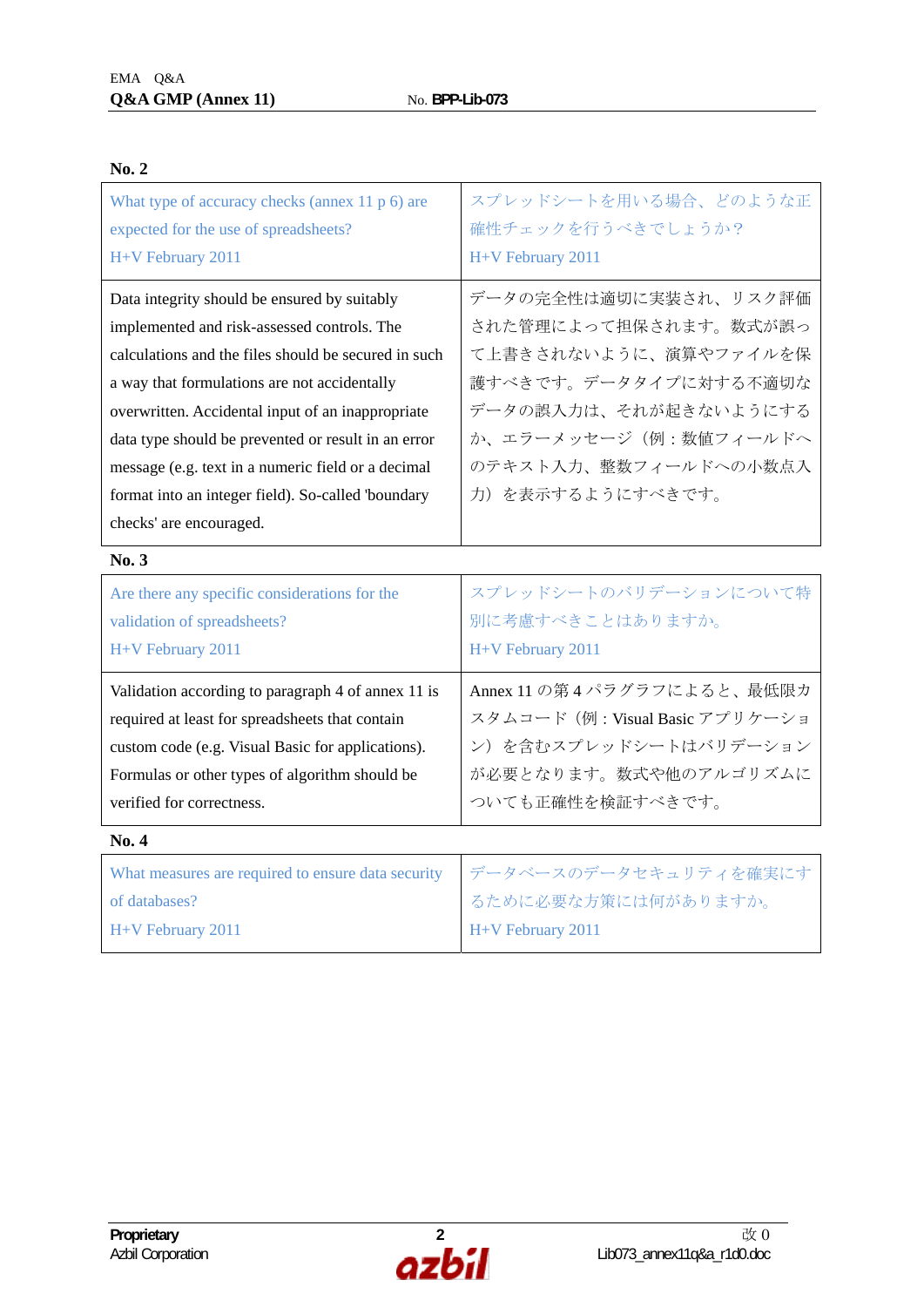| Data security includes integrity, reliability and    | データセキュリティには、データの完全性、信            |
|------------------------------------------------------|----------------------------------|
| availability of data. During validation of a         | 頼性、可用性が含まれます。データベースに基            |
| database-based or inclusive system, consideration    | づく、またはデータベースを含むシステムをバ            |
| should be given to:                                  | リデーションするときは以下の点を考慮すべき            |
| implementing procedures and mechanisms to            | です。                              |
| ensure data security and keeping the meaning         | データセキュリティを確実にするための手              |
| and logical arrangement of data;                     | 順やメカニズムを実装し、データの意味や              |
| load-testing, taking into account future growth      | 論理的配置を保持する                       |
| of the database and tools to monitor the             | 将来のデータベースの拡張を考慮した負荷<br>$\bullet$ |
| saturation of the database;                          | テスト、及びデータベースが満杯になって              |
| precautions for necessary migration of data          | いないか監視するツール                      |
| (annex $11$ p17) at the end of the life-cycle of     | システムライフサイクルが終わったときに<br>$\bullet$ |
| the system.                                          | 必要となるデータ移行への備え (annex 11         |
|                                                      | p17)                             |
| No. 5                                                |                                  |
| At which phases of the system life-cycle is risk     | リスク管理はシステムのライフサイクルのどの            |
|                                                      |                                  |
| management recommended?                              | フェーズで行えばよいでしょうか。                 |
| H+V February 2011                                    | H+V February 2011                |
| Risk management should be applied throughout the     | リスク管理はライフサイクル全般に渡って実施            |
| whole life-cycle. A first risk assessment should be  | すべきです。                           |
| performed to determine the GMP criticality of the    | 最初のリスク評価では、システムの GMP 重要          |
| system, i.e. does the system have an impact on       | 度、すなわちシステムが患者の安全、製品の品            |
| patient safety, product quality or data integrity?   | 質、データの完全性に対してどれだけの影響が            |
| User-requirement specifications are usually          | あるか、を決めます。                       |
| developed with consideration of potential risks and  | ユーザ要求仕様書は、通常、潜在的なリスクを            |
| form the basis for the first formal risk assessment. | 考慮に入れて作成され、最初の正式なリスク評            |
| Complex systems should be evaluated in further       | 価は、これをベースとして行います。                |
| more detailed risk assessments to determine critical | 複雑なシステムでは、重要な機能を特定するた            |
| functions. This will help ensure that validation     | めにさらに詳細なリスク評価を行うべきです。            |
| activities cover all critical functions.             | このことは、バリデーション活動で確実に全て            |
| Risk management includes the implementation of       | の重要な機能をカバーする助けとなります。             |
| appropriate controls and their verification.         | リスク管理には、適切な統制の実装とその検証            |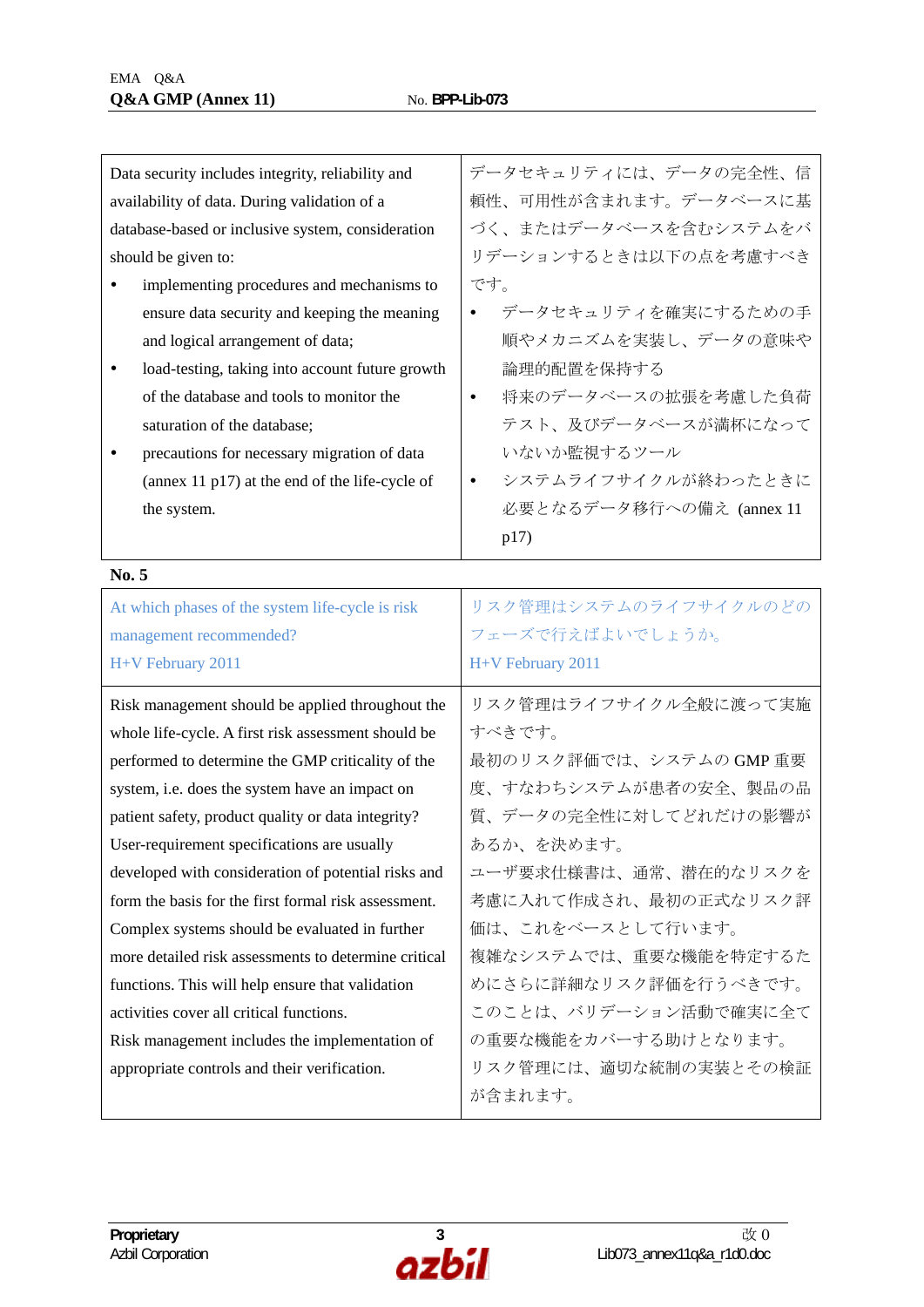| Are user requirements needed as part of the                                                                                                                                                                                                                                                                                                                                                                         | レガシーシステムを回顧的バリデーションする                      |
|---------------------------------------------------------------------------------------------------------------------------------------------------------------------------------------------------------------------------------------------------------------------------------------------------------------------------------------------------------------------------------------------------------------------|--------------------------------------------|
| retrospective validation of legacy systems? H+V                                                                                                                                                                                                                                                                                                                                                                     | 際にユーザ要件は必要ですか。                             |
| February 2011                                                                                                                                                                                                                                                                                                                                                                                                       | H+V February 2011                          |
| The way to check whether a computerised system is                                                                                                                                                                                                                                                                                                                                                                   | コンピュータ化システムが意図した目的に適合                      |
| fit for its intended purpose is to define user                                                                                                                                                                                                                                                                                                                                                                      | しているかどうかをチェックする方法は、ユー                      |
| requirements and perform a gap analysis to                                                                                                                                                                                                                                                                                                                                                                          | ザ要件を定義し、回顧的バリデーションに必要                      |
| determine the validation effort for retrospective                                                                                                                                                                                                                                                                                                                                                                   | なバリデーション内容を決定するためにギャッ                      |
| validation. These user requirements should be                                                                                                                                                                                                                                                                                                                                                                       | プ分析することです。これらのユーザ要件は検                      |
| verified.                                                                                                                                                                                                                                                                                                                                                                                                           | 証されるべきです。                                  |
| No. 7                                                                                                                                                                                                                                                                                                                                                                                                               |                                            |
| When do I have to revalidate computerised                                                                                                                                                                                                                                                                                                                                                                           | コンピュータ化システムはいつ再バリデートす                      |
| systems?                                                                                                                                                                                                                                                                                                                                                                                                            | べきでしょうか。                                   |
| H+V February 2011                                                                                                                                                                                                                                                                                                                                                                                                   | H+V February 2011                          |
| Computerised systems should be reviewed<br>periodically to confirm that they remain in a<br>validated state. Periodic evaluation should include,<br>where applicable, the current range of functionality,<br>deviation records, change records, upgrade history,<br>performance, reliability and security. The time<br>period for revaluation and revalidation should be<br>based on the criticality of the system. | 再評価及び再バリデーションの時期は、システ<br>ムの重要性に応じたものとなります。 |
| <b>No. 8</b>                                                                                                                                                                                                                                                                                                                                                                                                        |                                            |
| What are the requirements for storage time of<br>electronic data and documents?<br>H+V February 2011                                                                                                                                                                                                                                                                                                                | 電子データ及び電子文書の保管期間についてど<br>のような要件がありますか。     |
| The requirements for storage of electronically data                                                                                                                                                                                                                                                                                                                                                                 | 電子的なデータや文書の保管に関する要件は紙                      |
| and documents do not differ from paper documents.                                                                                                                                                                                                                                                                                                                                                                   | の文書と変わりません。                                |
| It should be ensured that electronic signatures                                                                                                                                                                                                                                                                                                                                                                     | 電子記録になされた電子署名が、文書の保管期                      |

applied to electronic records are valid for the entire

storage period for documents.



す。

間を通じて有効であることを確実にすべきで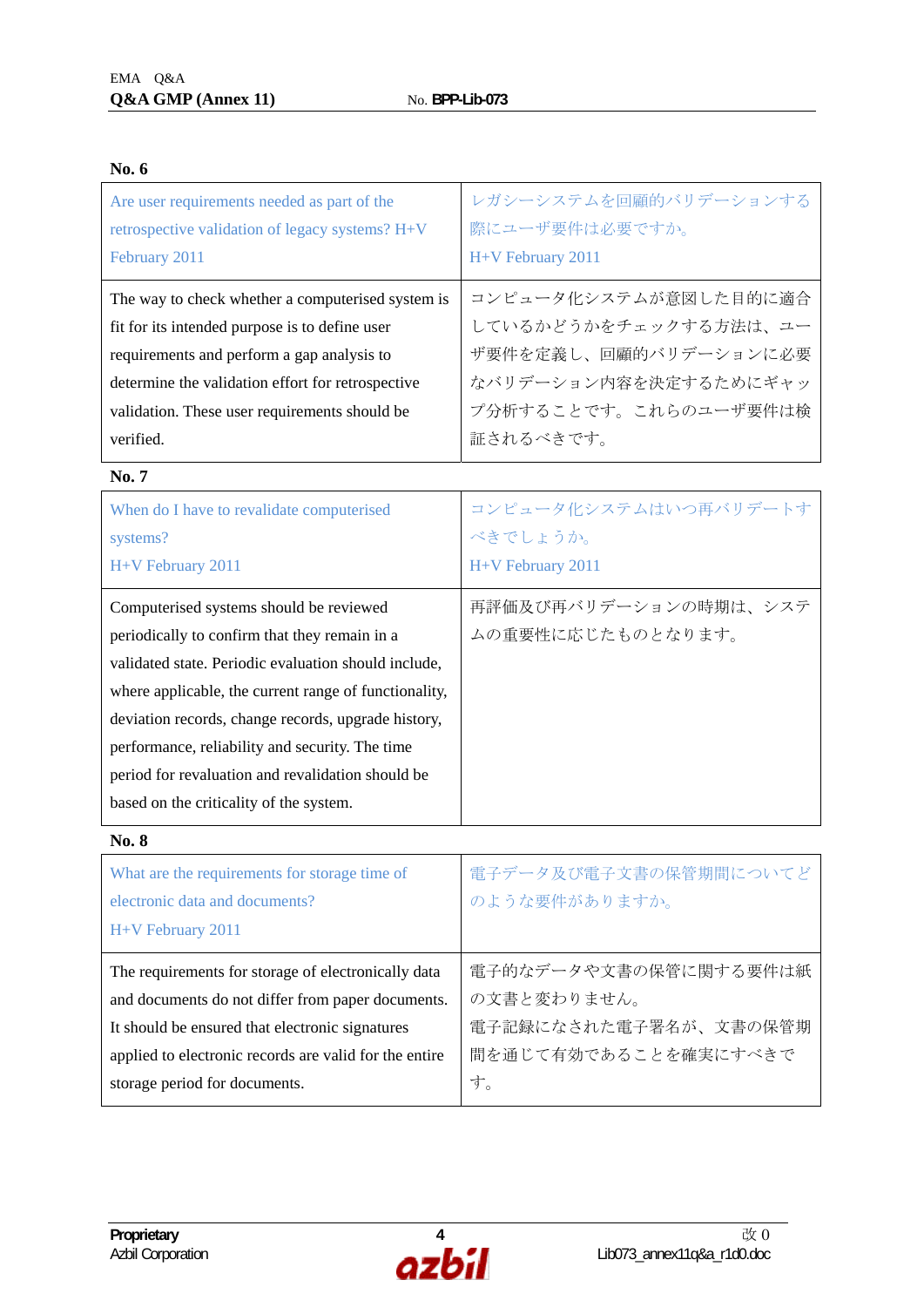| What are the relevant validation efforts for small<br>devices?<br>H+V February 2011                                                                                                                                                                                                                                                                                                                                                                                                                                                                 | 小規模な機器に対する有効なバリデーションは<br>どのようなものとなるでしょうか。<br>H+V February 2011                                                                                                                                                                              |
|-----------------------------------------------------------------------------------------------------------------------------------------------------------------------------------------------------------------------------------------------------------------------------------------------------------------------------------------------------------------------------------------------------------------------------------------------------------------------------------------------------------------------------------------------------|---------------------------------------------------------------------------------------------------------------------------------------------------------------------------------------------------------------------------------------------|
| Small devices are usually off-the-shelf pieces of<br>equipment that is widely used. In these cases, the<br>development life-cycle is mainly controlled by the<br>vendor. The pharmaceutical customer should<br>therefore reasonably assess the vendor's capability<br>of developing software according to common<br>standards of quality.                                                                                                                                                                                                           | 小規模な機器は、多くの場合、広く流通してい<br>る市販の機器です。そのような場合、開発ライ<br>フサイクルは主に供給者が管理することとなり<br>ます。従って、医薬業界の顧客は、供給者のソ<br>フトウェアを開発する能力を、共通的な品質基<br>準に沿って合理的に評価すべきです。                                                                                              |
| A vendor assessment needs to be performed and the<br>application needs to be verified against the<br>requirements for the intended use. From the<br>perspective of the regulated industry, the<br>implementation of such a device is driven by an<br>implementation life-cycle. At minimum the<br>following items need to be addressed:                                                                                                                                                                                                             | 供給者アセスメントの実施、及びアプリケーシ<br>ョンの検証は、意図した用途に基づく要件に対<br>して行われるべきです。規制対象となる業界の<br>観点からは、これらの機器は、実装のライフサ<br>イクルに従って実装されます。<br>最低限、以下が必要となります。                                                                                                       |
| requirement definition for the intended use<br>$\bullet$<br>including process limitations. This should also<br>include a statement indicating whether data are<br>stored or transferred to another system. As per<br>the definition of a small device, data are not<br>stored permanently but temporarily and are not<br>to be modified by a user. Therefore, limited<br>user access handling is acceptable. It needs to<br>be ensured that parameter data influencing the<br>device's behaviour may not be altered without<br>suitable permission; | 意図した用途に対する要件定義(プロセス<br>$\bullet$<br>の制限事項を含む)データが格納されるの<br>か他システムへ転送されるかの記述も含<br>む。小規模な機器という定義から、データ<br>は一時的であり、永続的には保持されない<br>ためユーザが変更することはない。従って、<br>ユーザアクセス処理が限定的であっても容<br>認できる。機器の動作に影響するパラメー<br>タデータは適切な権限なしでは変更できな<br>いことを確実にする必要がある。 |

## **No. 9**